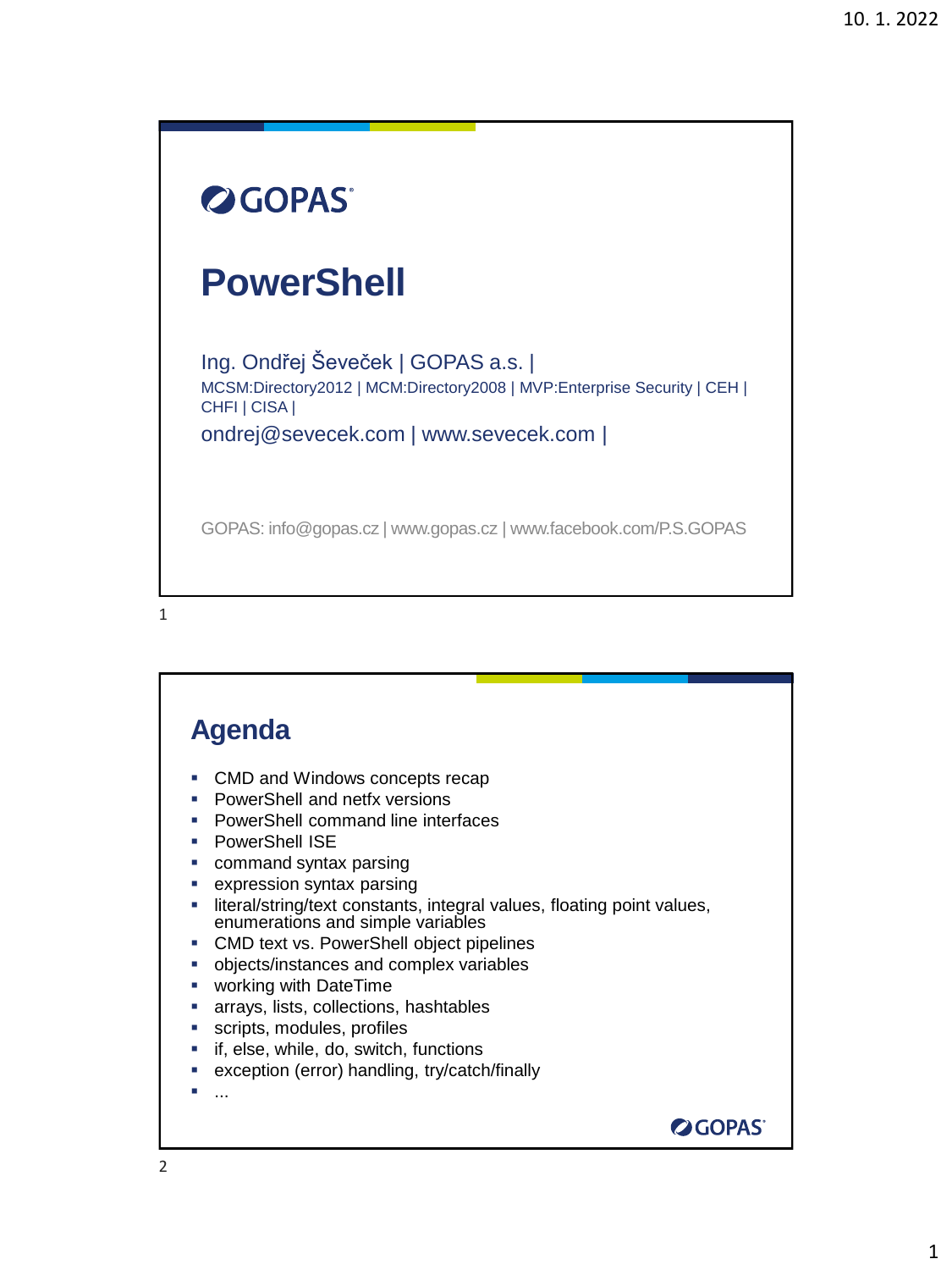

| <b>Timing</b>                                                                                                                      |           |
|------------------------------------------------------------------------------------------------------------------------------------|-----------|
| $\blacksquare$ 5 days<br>$9:00-16:00$<br>• 1 hour lunch break<br>$\cdot$ 12:00+/-<br>• meal ticket<br>· passwords, wifi, beverage, |           |
| • knowledge guarantee<br>• ePresence                                                                                               | $O$ GOPAS |